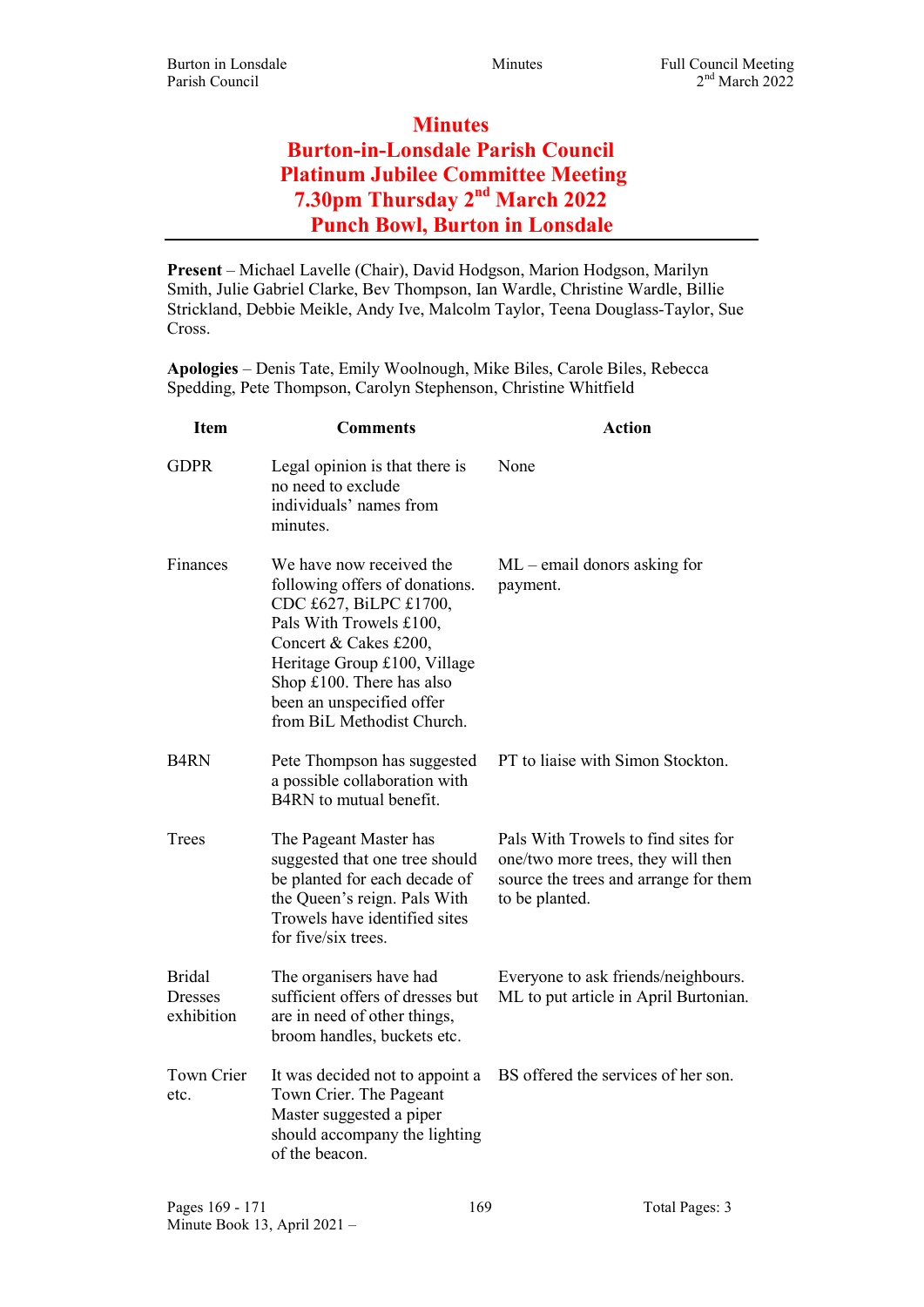| Beacon                                                                   | Ian Thompson has declined<br>the offer of assistance<br>preferring to do everything<br>himself. ML voiced concern<br>about public safety.                                                  | ML to contact IT to clarify what has<br>been agreed and to advise on a risk<br>assessment.                                                                                                                           |  |  |
|--------------------------------------------------------------------------|--------------------------------------------------------------------------------------------------------------------------------------------------------------------------------------------|----------------------------------------------------------------------------------------------------------------------------------------------------------------------------------------------------------------------|--|--|
| Pre Beacon<br>lighting                                                   | A 'Jubilee Meal' could be<br>available at the Punch Bowl.                                                                                                                                  | ML to liaise with Mick and Heather<br>Hill.                                                                                                                                                                          |  |  |
| Classic Cars                                                             | The PC has granted<br>permission for the cars to be<br>displayed on the Village<br>Green. It was agreed that any<br>damage to the Green would be<br>made good by the Jubilee<br>Committee. | David G to source the cars and<br>encourage owners to provide a brief<br>summary of the history of their car<br>and note any interesting features. The<br>display to take place on Friday, June<br>$3^{\text{rd}}$ . |  |  |
| Friday<br>Disco                                                          | A Seven Decades disco has<br>been arranged for 7.30 in the<br>Village Hall.                                                                                                                | MH has sufficient bunting to<br>decorate the hall. She will oversee<br>this. She also has two glitter balls                                                                                                          |  |  |
|                                                                          | Tickets will be made<br>available. Tickets are to<br>ensure the VH maximum is<br>not exceeded.                                                                                             | which will be used. Mike B is<br>preparing a seven decade timeline for<br>display on the walls. Malcolm T will<br>provide seven A3 size pictures of the<br>Queen at various stages of her reign.                     |  |  |
|                                                                          |                                                                                                                                                                                            | Mike B will provide the<br>entertainment utilising the sound<br>equipment which is being loaned by<br>Simon Willan.                                                                                                  |  |  |
|                                                                          |                                                                                                                                                                                            | ML to provide tickets which will be<br>priced at £7.                                                                                                                                                                 |  |  |
| Village<br>Party                                                         | We have not yet received<br>permission to close the roads.                                                                                                                                 |                                                                                                                                                                                                                      |  |  |
|                                                                          | AI has access to 'Road<br>Closed' signs.                                                                                                                                                   | AI will deploy these at 9.00am on the<br>day.                                                                                                                                                                        |  |  |
|                                                                          | We have access to two small<br>marquees which could provide<br>adequate shelter for food<br>display tables.                                                                                | Able bodies will be needed on the                                                                                                                                                                                    |  |  |
|                                                                          | DH has arranged with Ian<br>Sedgwick that he will collect<br>tables and chairs from the<br>Village Hall and Pavilion and<br>bring them to Low Street at                                    | day to help Ian and move the<br>furniture.                                                                                                                                                                           |  |  |
|                                                                          | about 9.00am. He will return<br>them at the end of the<br>afternoon.                                                                                                                       | C Wardle to check on regulations.                                                                                                                                                                                    |  |  |
| Pages 169 - 171<br>170<br>Total Pages: 3<br>Minute Book 13, April 2021 - |                                                                                                                                                                                            |                                                                                                                                                                                                                      |  |  |